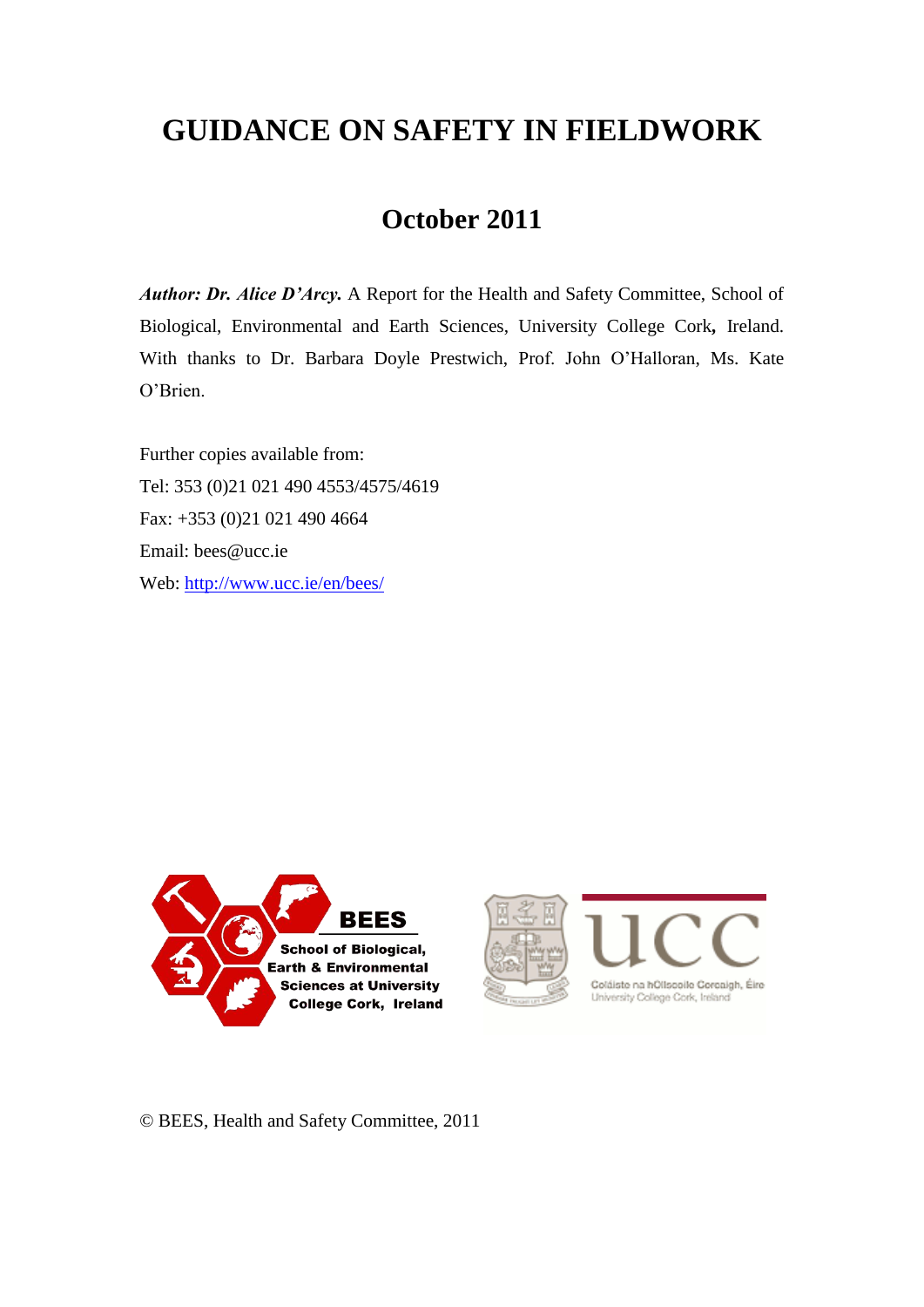#### **Health and Safety Committee:**

Chair: Dr. Barbara Doyle Prestwich Head of School: Prof. John O'Halloran.

The author and committee gratefully acknowledge the following:

*Health and Safety Guidance for the Placement of Higher Education Students,* University Health and Safety Association (2009)

*Draft Guidance on Safety in Fieldwork in the UK and Overseas,* University Health and Safety Association (2010), available at

[http://www.ucea.ac.uk/en/Employee\\_Relations/Health\\_and\\_Safety/](http://www.ucea.ac.uk/en/Employee_Relations/Health_and_Safety/)

*Code of conduct and safety instructions for students on fieldwork*, University College Cork, Office of Corporate and Legal Affairs, [http://ocla.ucc.ie/Insurance/page.asp,](http://ocla.ucc.ie/Insurance/page.asp) accessed June 2011

*Information for undergraduate students on Fieldwork Safety Awareness for day excursions to seashores, salt marshes, woodlands and bogs*. Modified from a larger document prepared by Mr J. Ring, Safety Officer, Health & Safety Office, National University of Ireland Cork, with minor additions by Dr. P. Whelan, Department of Plant Science, National University of Ireland Cork. Acknowledgements to Queen's University Belfast.

*Safety Documents 1 & 2: Code of Conduct, Safety Instructions and Emergency Procedures – For students attending geological field classes & for students undertaking geological fieldwork alone or in small groups*, Department of Geology, University College Cork.

And other internal safety documents from the School of Biological, Environmental and Earth Sciences, University College Cork.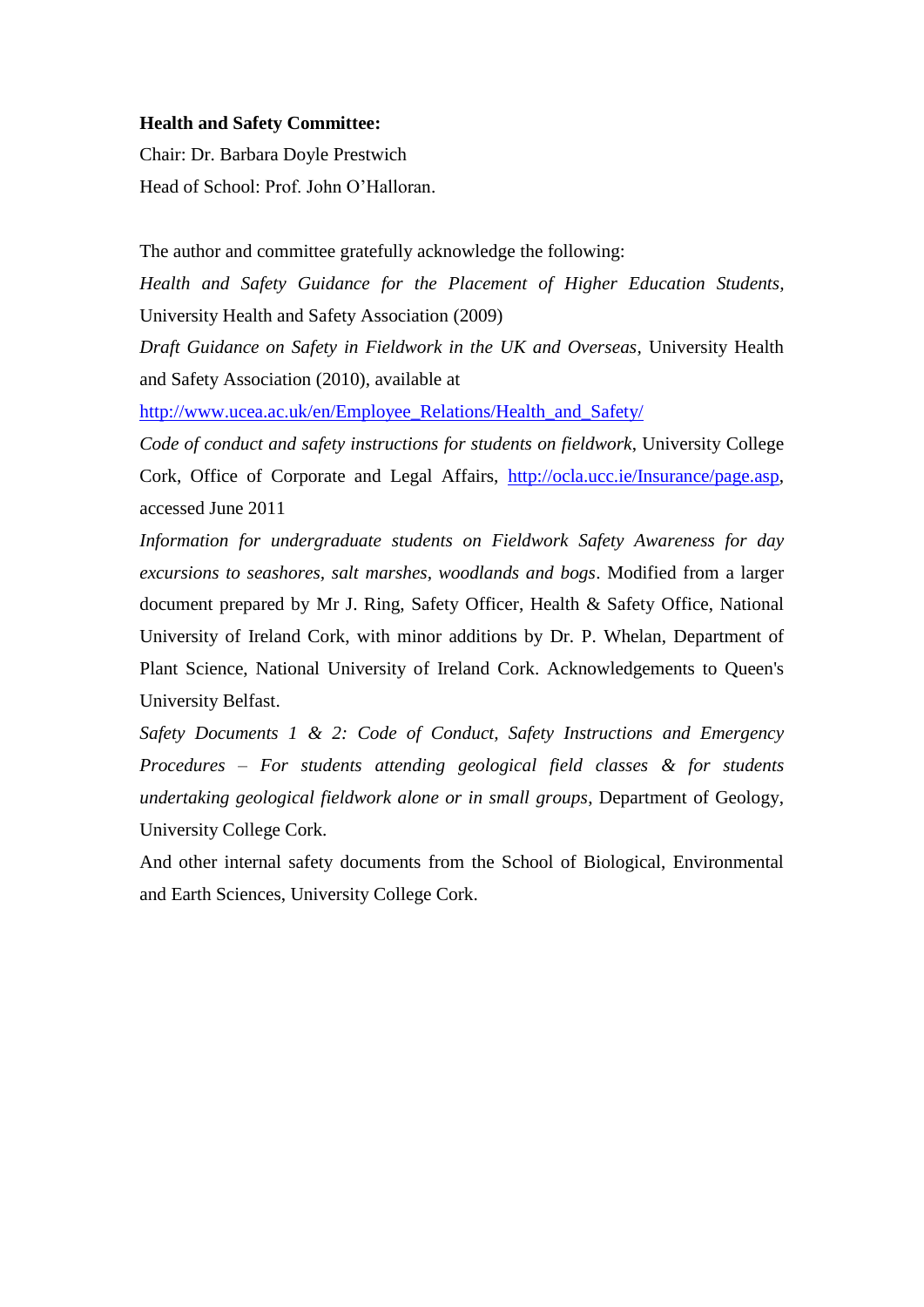#### **Contents List**

- 1. Introduction
- 2. Definition of Fieldwork

3. Responsibilities for Fieldwork safety and components of Risk Assessment and Approvals Procedure (RAAP)

4. Extraordinary circumstances – Contingency planning and threat analysis

5. Overview of the Risk Assessment and Approvals Procedure

- Step 1: Fieldwork Planning
- Step 2: Hazard identification and Risk Profiling
- Step 3: Risk Assessment
- Step 4: Monitoring and review

#### *Appendices:*

Appendix 1: Field work risk assessment and approvals flow chart

Appendix 2a: Fieldwork planning checklist

Appendix 2b: Field course planning checklist

Appendix 2c: Equipment checklist

Appendix 3a: Breakdown of Risk Types

Appendix 3b: Hazard identification, control and risk profiling chart

Appendix 4a: Fieldwork Risk Assessment Template

Appendix 4c: Field Course Risk Assessment Template

Appendix 5: Guidelines for Field Course Participants

Appendix 6: Confidential Health Questionnaire Template

Appendix 7: Guidelines on Health and First Aid in the Field

Appendix 8: Emergency Incident Procedure

Appendix 9: Guidelines on External Permissions, Licenses and Certifications

Appendix 10: School of BEES Code of Conduct for Scientific Diving

Appendix 11a: Consent form for Field Course Participants

Appendix 11b: Consent form for Fieldwork Leaders/Supervisors/Individuals

Appendix 12: Pre booking and supervisory accommodation checklist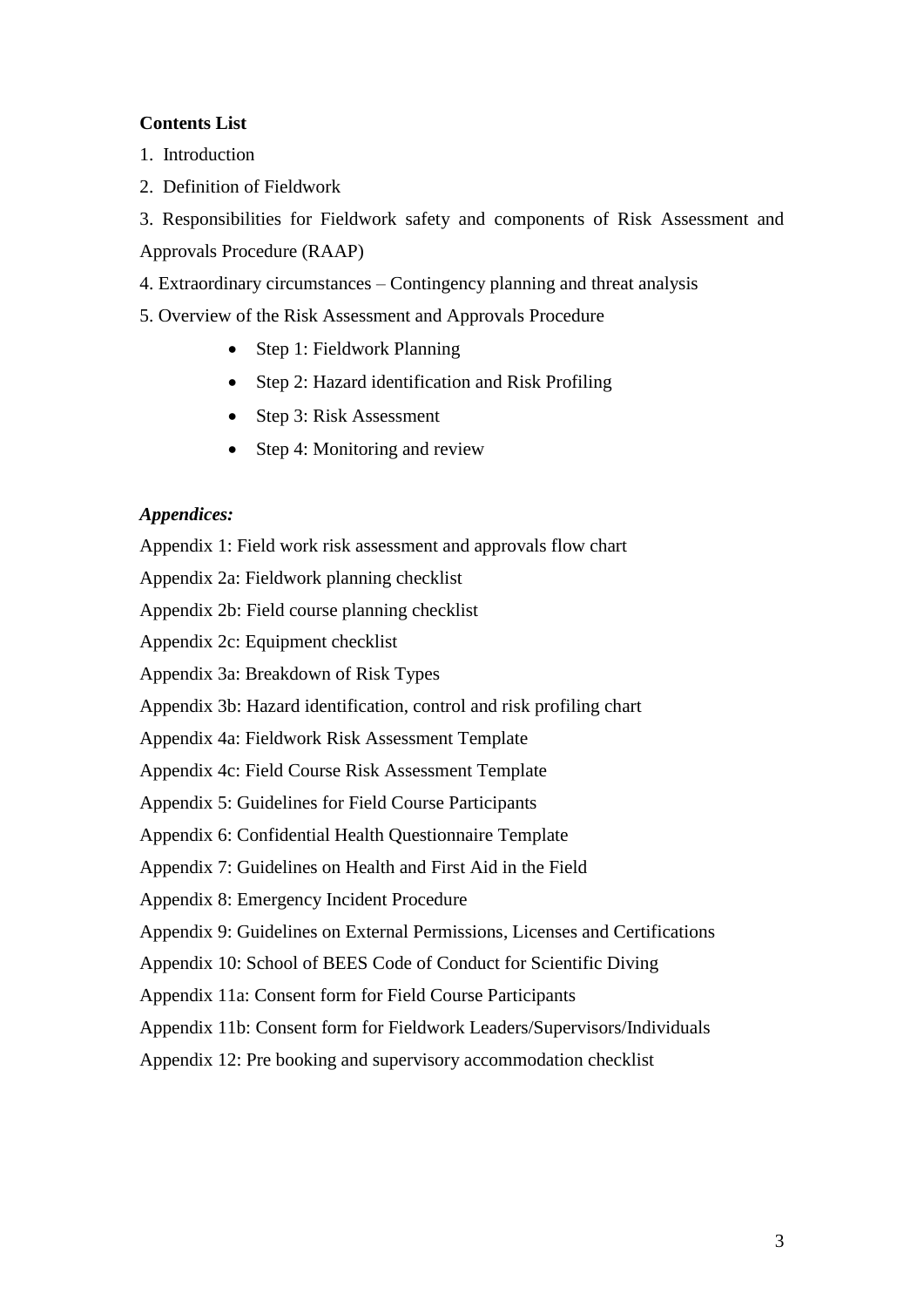#### **1. Introduction**

This document outlines the policies, procedures, and good practice guidelines in place in the School of Biological, Earth and Environmental Sciences, University College Cork to enable staff, postgraduate and undergraduate students to undertake fieldwork safely, whether as part of curriculum based group field courses and/or individual/group research work.

It is informed by the UCC Code of Conduct and Safety Instructions for Students on Fieldwork (UCC, 2011) and the USHA Draft guidance on Safety in Fieldwork in the UK and Overseas (USHA, 2010).

It is legislated for by the Safety, Health and Welfare at Work Act, (2005), the purpose of which is to proactively protect the health and safety of employees involved in discharging their employment related activities and those who may somehow be impacted by work undertaken by employed persons, as far as is reasonably practicable (AFARP). This applies to any place where work is undertaken and therefore any fieldwork locations where fieldwork is undertaken for the School, whether UCC controls the environment or not. UCC as an employer, and School staff, as the employee representatives have a statutory duty, AFARP, to protect all third parties from the impact of work which the School, or person employed by them undertake at a place of work (SHWW Act duty). SHWW legislation applies to staff specifically. It does not apply to students, who, under the SHWW Act, are not considered employees of the university. Therefore application of field safety protocols are applied to students under the normal General Common law duties of care, and not through a statutory duty.

All fieldwork (as defined in section 2) carried out will be subject to a Risk Assessment and Approvals Procedure (RAAP) which is detailed in the following sections. It involves a stepwise process, from fieldwork planning, through hazard identification, risk profiling, risk assessment and approvals, followed by monitoring and review. Responsibilities for overall field work safety and components of the RAAP are detailed in section 3.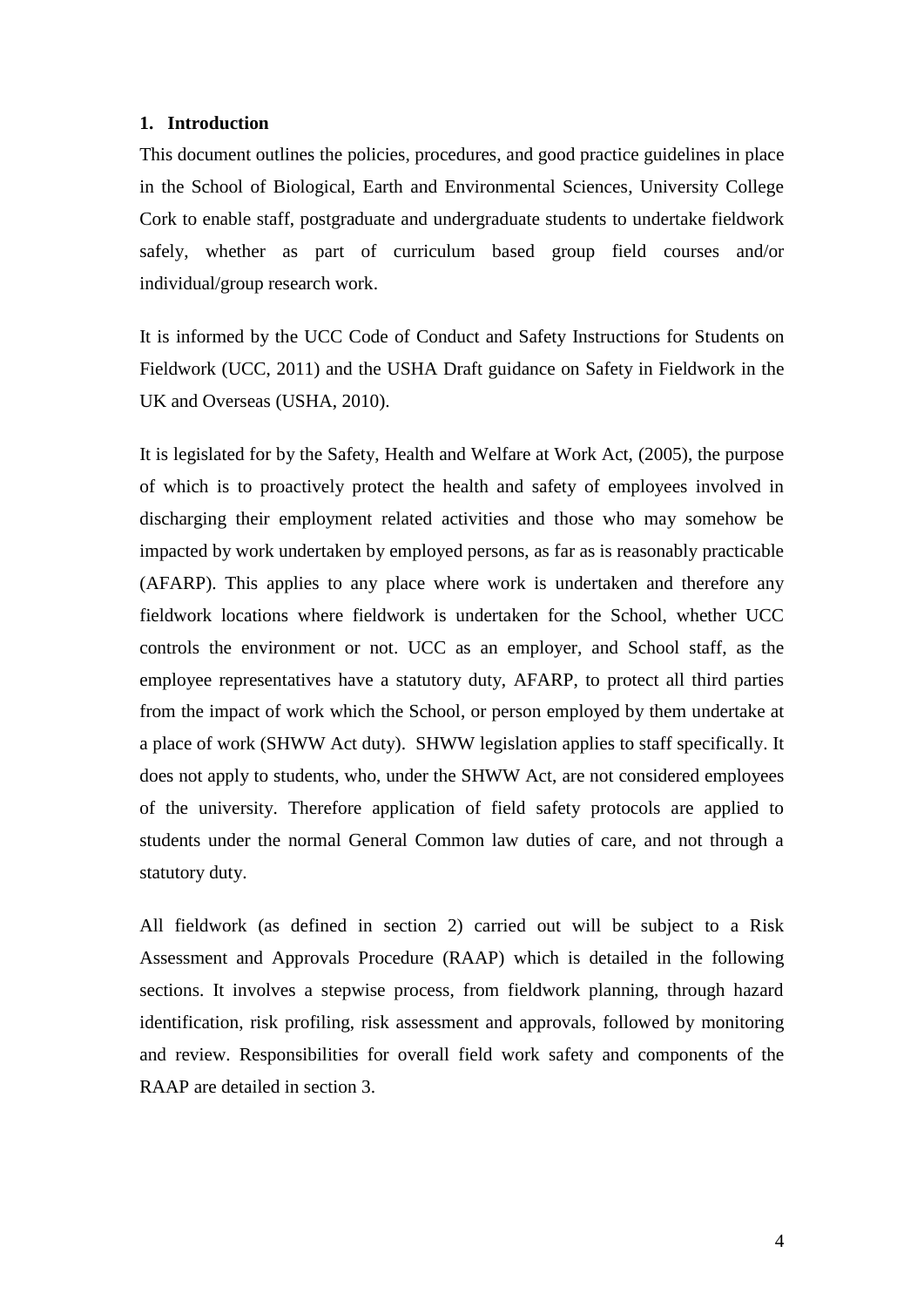#### **2. Definition of Fieldwork**

The definition of fieldwork as outlined by the USHA (2010) is:

*"Any work carried out by staff or students of the institution for the purposes of teaching, research, recruitment activities, attending conferences or otherwise representing the institution in places which may be distant from the institution. The institution retains responsibility for the safety of its staff and/or students and others exposed to their activities."*

#### *Definition of fieldwork for the purposes of this document includes:*

Any work carried out by staff or students of the institution, which takes place outside of the institution itself, for the purposes of teaching and/or research. Field work will include a diverse range of activities in the areas of biological, earth and environmental sciences in/on a range of natural, semi-natural and built terrestrial, freshwater aquatic, marine environments. This will range from observing, recording, surveying and site visits, to active collection/tagging/trapping/other of specimens. Fieldwork may involve individuals and/or groups travelling to/working in hazardous locations and carrying out hazardous activities. It may also include contact and interactions with relevant individuals/groups/institutions outside of this institution. Field work includes organisation, management of, and participation in group field trips, e.g. field courses arranged in fulfilment of the teaching curricula. Travel to field work locations is included in the risk assessment procedure. Overseas placements are excluded.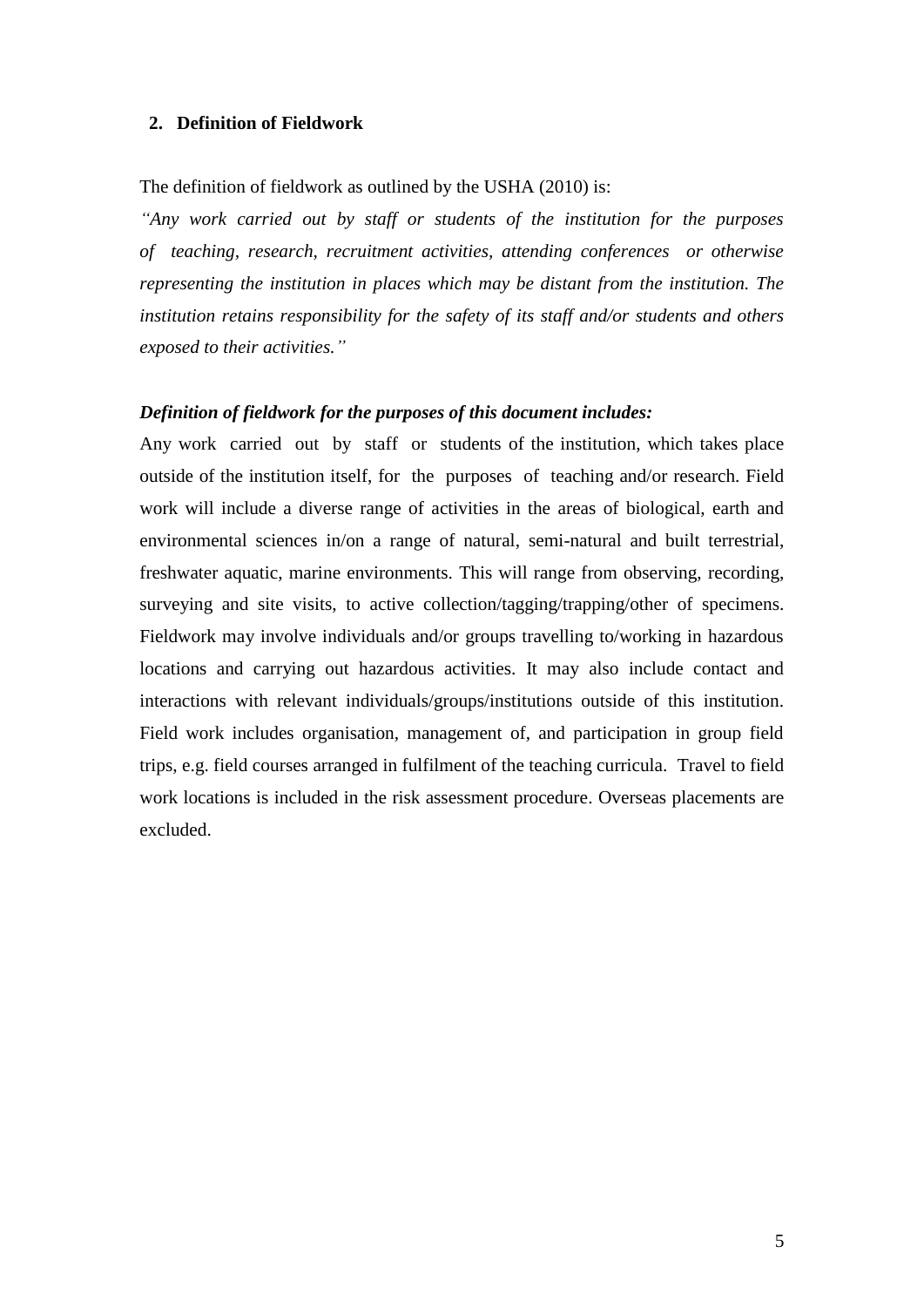### **3. Responsibilities and Liability for Fieldwork Safety and Components of the RAA Procedure**

Responsibility for overall safety on field work and for particular components of this process exists at the levels detailed below, within the health and safety policy/guidelines of the University and School.

- $\blacktriangleright$  Head of School
- $\triangleright$  School Field Safety Committee
- $\triangleright$  Fieldwork leader/supervisor
- $\triangleright$  Individual researcher
- $\triangleright$  Field course participant

#### *Head of School:*

The Head of School has overall responsibility for the general health and safety of participants in fieldwork and overall authority to approve fieldwork. He/she must ensure that suitable management systems are in place for the safe conduct of fieldwork by staff and students of the School. This includes ensuring that risk assessment protocols are in place, organisation of the fieldwork meets School health & safety criteria, that any accidents that occur are reported, investigated and, if necessary, statutory notifications are made. The Head of School can delegate responsibilities for organising, leading, or authorising low risk field work to suitably experienced fieldwork leaders and supervisors as detailed below. In such cases the Head of School must be satisfied that the appointed person has the appropriate personal capabilities, is competent to lead especially under possible adverse conditions, has sufficient awareness of the legal obligations to those under supervision, and that there is clarity of required roles and responsibilities.

#### *School Safety Committee:*

The School Safety Committee, appointed by the Head of School, will consider field work proposals with risk levels of moderate and above. Members of the committee will be suitably qualified members of staff, with experience as fieldwork leaders and supervisors in the relevant disciplines. The School Safety Committee will be responsible for overseeing the Risk Assessment and Approvals Process.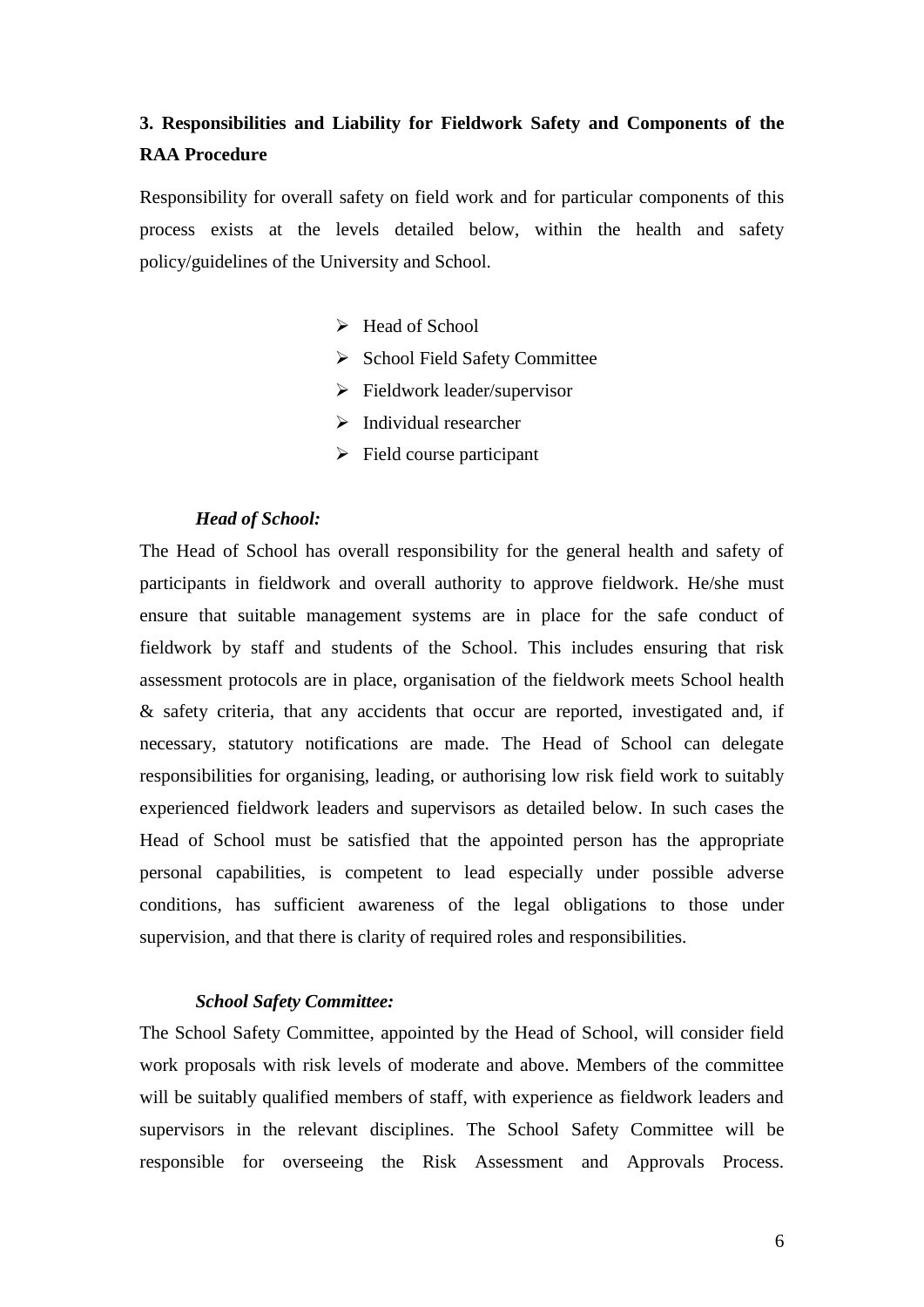Responsibility for approval of low risk fieldwork is delegated to Fieldwork Leaders/Supervisors as described below. Approval of fieldwork proposals with moderate risk levels will require approval by a single member of the committee. Proposals for fieldwork with above moderate risk levels (substantial to high) will require approval from three members of the committee. The Head of School will adjudicate in case of appeal and must sign off on all Risk Assessments. Members of the Committee, assigned by the Head of School, must be considered competent and experienced in the relevant area of field work activities, able to ensure that the risk assessment of the fieldwork is made, a safe system of work has been established, and that roles and responsibilities are clearly understood for any field work activities to be undertaken. They must be fully aware of School and University safety procedures and confirm in writing to that effect.

#### *Fieldwork Leader(s), supervisor(s):*

Fieldwork leaders/supervisors are responsible for planning fieldwork at broad and detailed levels. This may include responsibility for planning fieldwork for and/or with individuals and groups of staff/students for individual research projects, and/or field course planning for undergraduates/postgraduates in fulfilment of curricula. In both cases the Fieldwork leader(s) have responsibility for overall supervision of fieldwork. They must be familiar with the relevant health and safety criteria, and ensure that appreciation of safety measures is passed down the chain of command to all leaders and participants. They have explicit responsibility for the total number and identities of fieldwork participants, and must ensure that this information is passed on to subgroup leaders in relevant cases. They must allocate a clear command structure and may allocate specific supervisory duties to competent leaders where groups are divided into sub-groups on fieldwork, and or where external experts/leaders/instructors are part of the excursion e.g. Boat Skipper /Diving Organiser etc. All parties must be fully aware of their responsibilities at all times. They must include an assessment of fieldwork health and safety costs (training, equipment etc.) in the planning stages, and ensure adequate provision thereof. They must ensure that safety precautions are observed for the duration of the fieldwork, and especially in situations of high risk fieldwork. They must ensure that the level of supervision is adequate for the number of participants and level of activities underway, and should make necessary adjustments to itineraries and/or activities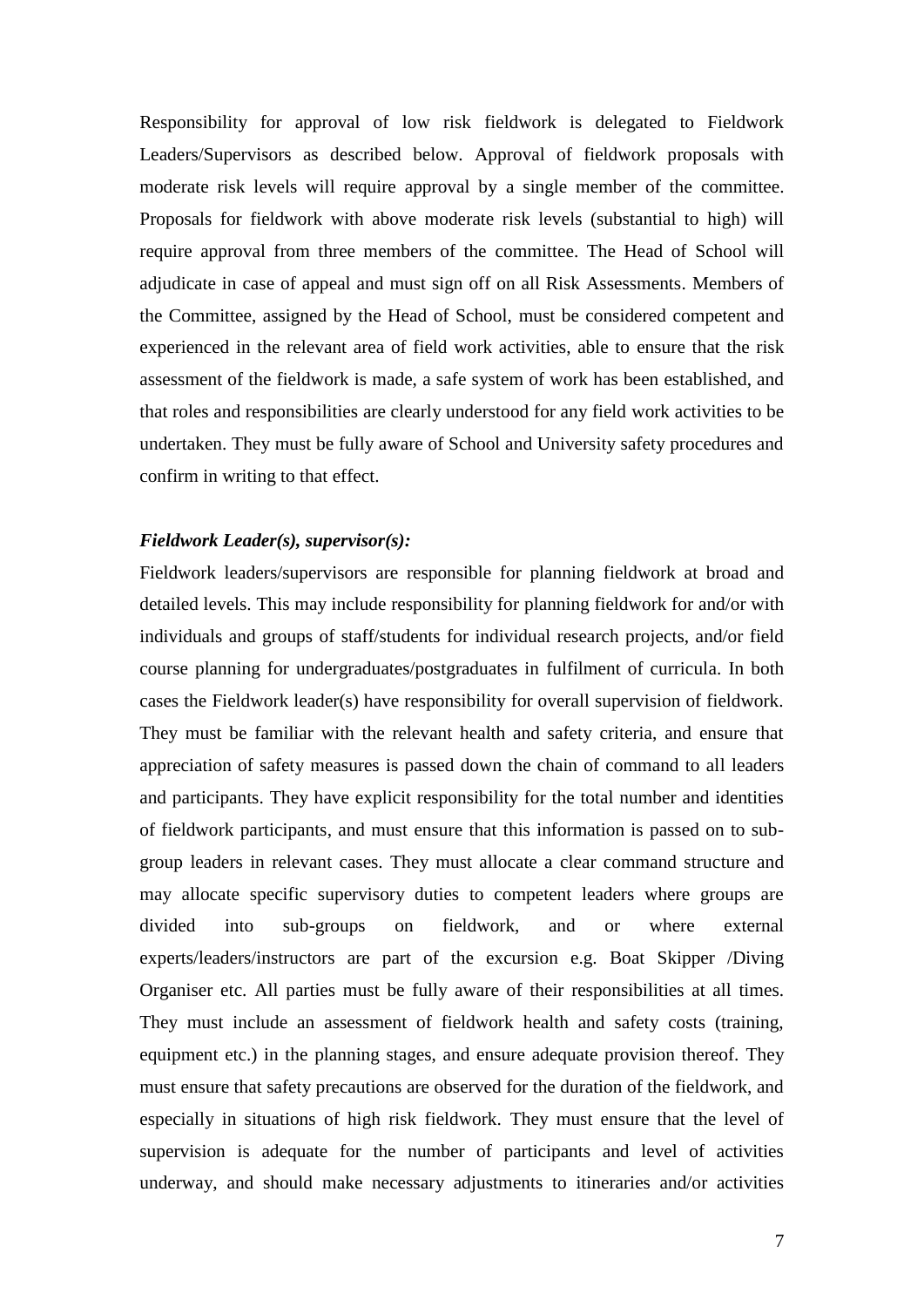where necessary in the interests of safety. Overall the safety of the expedition remains with the Fieldwork Leader and they must be explicitly empowered to discharge these responsibilities and to implement the contingency plans if necessary. Fieldwork leaders must be considered competent and experienced in the relevant area of field work activities, able to ensure that the risk assessment of the fieldwork is made, a safe system of work has been established, and that roles and responsibilities are clearly understood for any field work activities to be undertaken. They must be fully aware of School and University safety procedures and confirm in writing to that effect.

#### *Individual researchers:*

It is the responsibility of individual researchers undertaking solo travel or self managed field work to take reasonable care in their activities. In practice the individual assumes most of the responsibilities of the Fieldwork Leader. Individuals must carry out a risk assessment of such activities and declare in advance to fieldwork leaders/supervisors/ and/or school potentially hazardous activities which may arise, according to the risk level and relevant protocol as described further below. The University advises that students do not engage in fieldwork activities alone. Where unsupervised fieldwork is carried out, as in the case of final year students who may be carrying out independent data gathering, it is essential that all safety advice, procedures and guidelines are given to the student, both orally and in written form. Postgraduate fieldwork should also be regarded as unsupervised fieldwork and the responsibility for safety advice would devolve on the supervisor.

#### *Participants on field courses:*

It is the responsibility of all participants on field work courses to be aware of, and observe, both University and School guidelines on codes of conduct and safety on fieldwork. University guidelines are available at [http://ocla.ucc.ie/Insurance/page.asp.](http://ocla.ucc.ie/Insurance/page.asp) School guidelines are detailed in this manual. Fieldwork Leaders and supervisors roles will be explained, and detailed information and instruction provided to participants for all field courses in advance. Participants must heed and observe any such information and instruction, and bring any questions or problems to the attention of the supervisor/Fieldwork Leader as soon as possible. It is the responsibility of participants to take reasonable care for the health and safety of both themselves and others. Completion of a confidential fieldwork form will be required of all field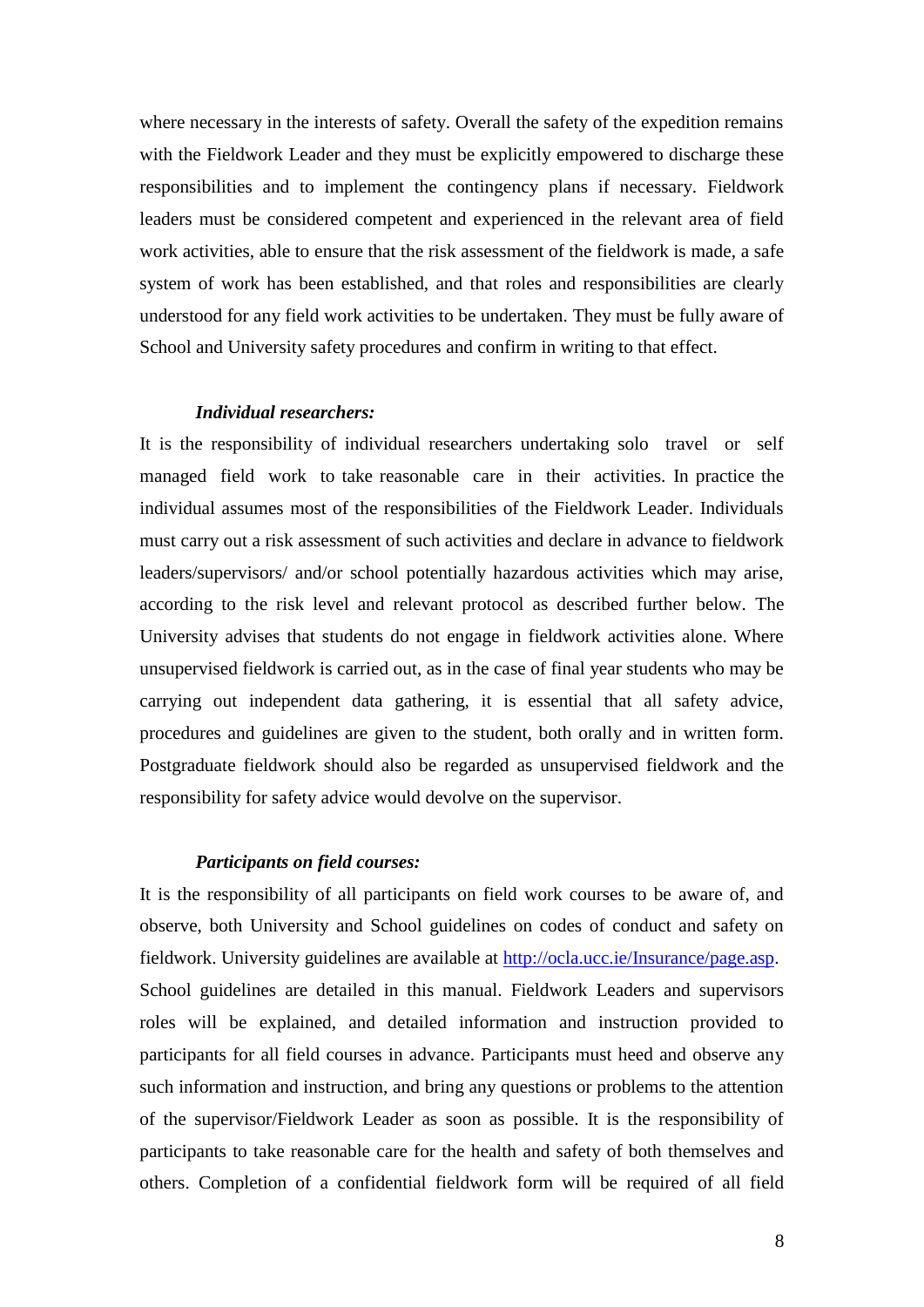course participants in advance of going on fieldwork, requiring details including next of kin, general practitioner, particular health issues that might be problematic in the field, etc. (see Appendix 6). Failure to do so or failure to comply with codes of conduct and supervisory instructions may result in exclusion from field courses, particular fieldwork activities, and/or further disciplinary action. Field course participants should be aware that, unless specifically stated by course leaders, all field courses begin from the moment of departure from the School and end only upon arrival back at the School or when set down at a destination specified by the student and agreed with the leaders. During residential field courses, the rules set out here and in the University guidelines apply throughout the entire duration of the course, including at weekends and at night. Where there are periods of out of work time, such as weekends and nights on residential courses, only those over 18 years of age may undertake any trip/social activity, and return times must be agreed in advance with the course leader. Any activity undertaken at such out of work times is taken at the risk of the student/field course participant and the University can accept NO LIABILITY for any accident or injury sustained during the course of such activity.

#### **Liability:**

Insurance cover for the majority of situations/activities that may arise in the course of fieldwork is provided under the University policies, detailed at [http://ocla.ucc.ie/General/insurance.asp.](http://ocla.ucc.ie/General/insurance.asp) Exceptions are highlighted where possible in the process but should be considered in advance of all fieldwork, particularly at higher risk levels. There are also exceptions arising for travel to certain high risk countries/areas of unrest. Again, these should be considered in advance of fieldwork planning.

#### **4: Extraordinary circumstances – Contingency planning and threat analysis**

In most cases, particularly in relation to fieldwork activities in Ireland and within the EU, a relatively straight forward field work and risk assessment plan will be sufficient. However, in all instances of fieldwork planning attention should be given to contingency planning for unforeseen events, for example, major travel disruption, restrictions on fieldwork locations due to disease/climatic conditions/civil unrest/natural disasters, and/or medical emergencies during the course of fieldwork. There may also be instances where fieldwork, particularly in locations outside of the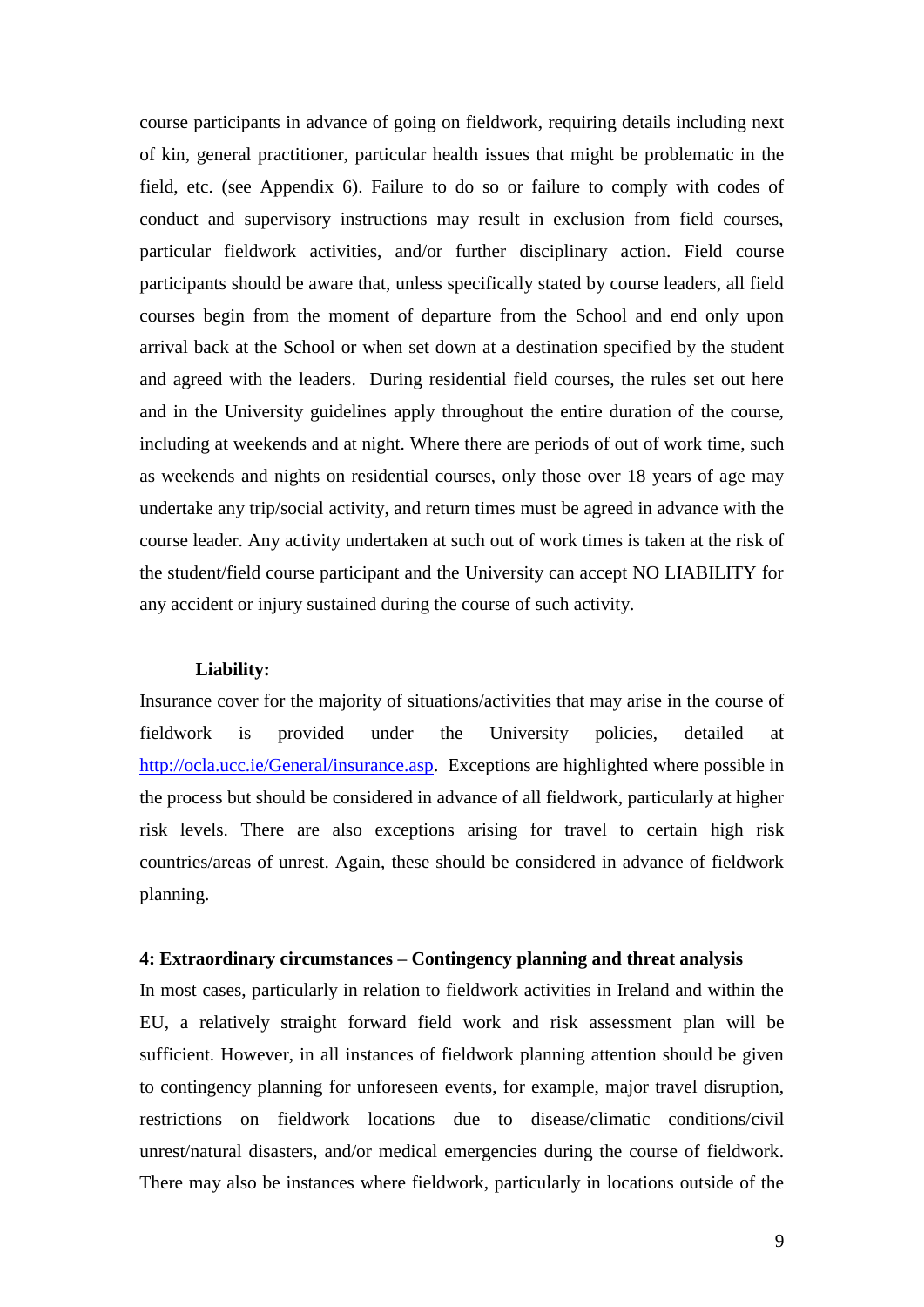EU, will require an additional threat analysis process, in which considerations of security and political threat levels, and/or extreme environmental conditions will be assessed in advance. In such cases it may be necessary to review information right up until the final stages prior to departure, and during the trip, with the advice of the institution insurance adviser, as well as external bodies such as the Department of Foreign Affairs, the UN, WHO and any relevant embassies/agencies in the relevant country. Such fieldwork would come into the higher risk categories in the risk assessment procedure and will be addressed on a case by case basis by the Safety Committee.

#### **5. Risk Assessment and Approvals Procedure**

The steps involved in the RAAP are detailed below and a flow chart of the process is shown in Fig.1.

Step 1: Planning Step 2: Hazard Identification and Risk Profiling Step 3: Risk Assessment and Approvals Step 4: Monitoring and Review



**Fig 1: Field work risk assessment and approvals flow chart**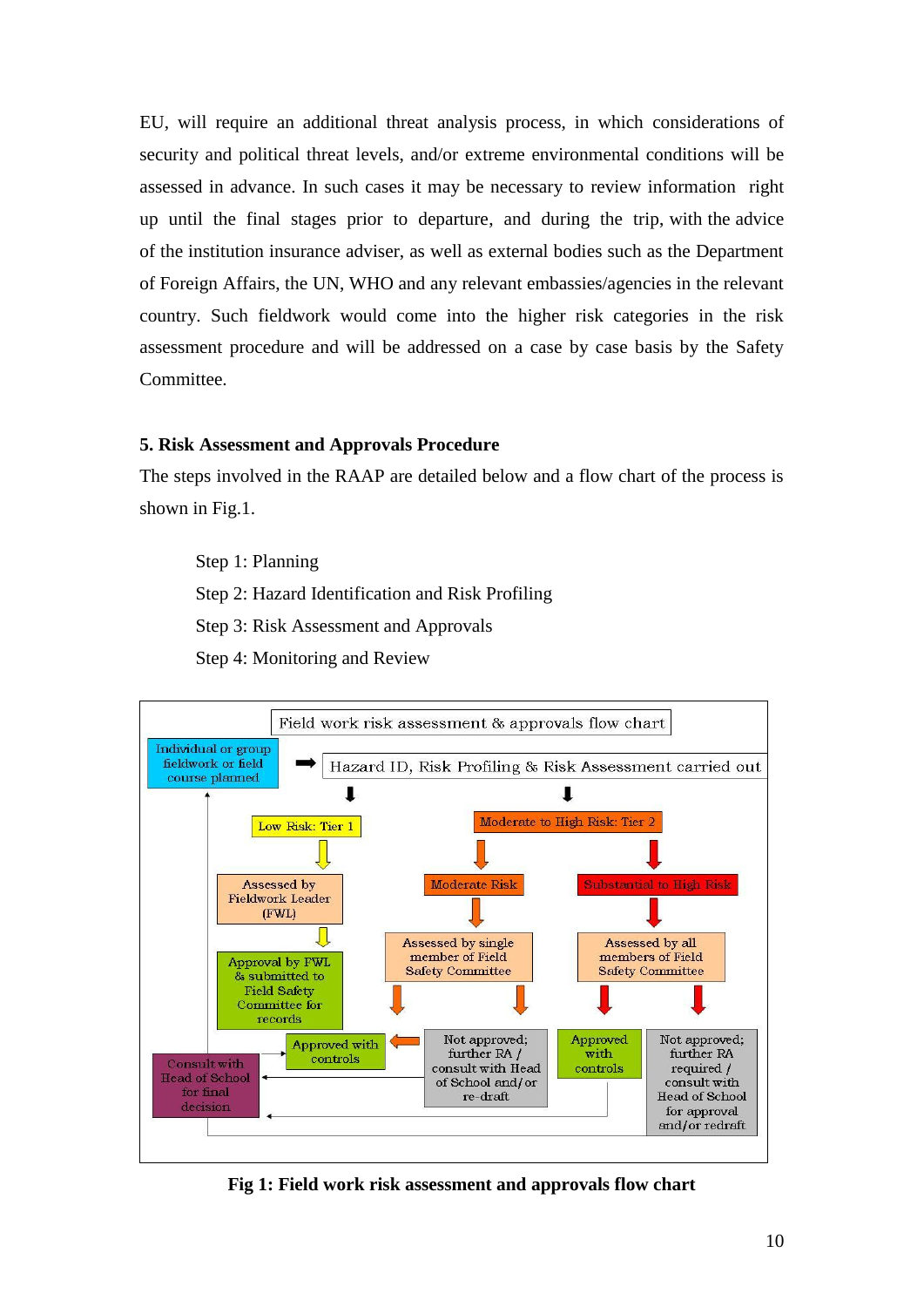#### *Step 1: Planning*

All fieldwork will be planned in advance with due regard to safety considerations by the relevant researcher/supervisor/fieldwork leader. All fieldwork must be planned sufficiently in advance of intended departure for the subsequent risk assessment and approvals process to be carried out. Planning is the first step in that process. This may require a very limited time, and generic risk assessments and procedures for low risk common field work activities/areas (Tier 1), or a more stringent approvals process for field activities with moderate to substantial risk levels (Tier 2).

The Appendices 1 through 12 contain checklists and guidelines intended to guide the Fieldwork Leader/participant through the planning and risk assessment process. The field work risk assessment and approvals flow chart is shown in Appendix 1. This graphically illustrates the planning and approvals requirements for various risk levels of field work. Fieldwork and field course planning checklists are provided in Appendices 2a & b. A basic pre-fieldwork equipment and vehicle checklist is provided in Appendix 2c, the list is not exhaustive. It is the responsibility of the Fieldwork Leader to ensure that any equipment or vehicles used for fieldwork activities have had the appropriate safety checks. Appendices 3a & b provide guidelines on identifying hazards and risks of fieldwork activities/areas in relation to e.g. communications, health, vulnerable groups, specific hazards of particular activities etc. and suggests control measures to reduce the risks. Appendix 4 provides the template risk assessment forms for fieldwork and field courses which must be filled in and approved prior to fieldwork. Guidelines for field course participants are provided in Appendix 5. These should be provided to all field course participants prior to field courses. Planning for health and first aid on fieldwork is mandatory. A template confidential health questionnaire (a requirement for field course participants) is provided in Appendix 6, general guidelines on health and first aid in the field are provided in Appendix 7, and the School Emergency Incident Procedure is provided in Appendix 8. In all cases care should be taken to ensure adequate means of communication with e.g. emergency services. All field work participants should be familiar with these guidelines and procedures. They detail minimum School requirements for medical/first aid training and equipment on field work which must be adhered to and addressed by Field work Leaders. A number of field work activities and areas require that participants have appropriate training, licenses or other permissions. A provisional list of such requirements is given in Appendix 9 and 10. It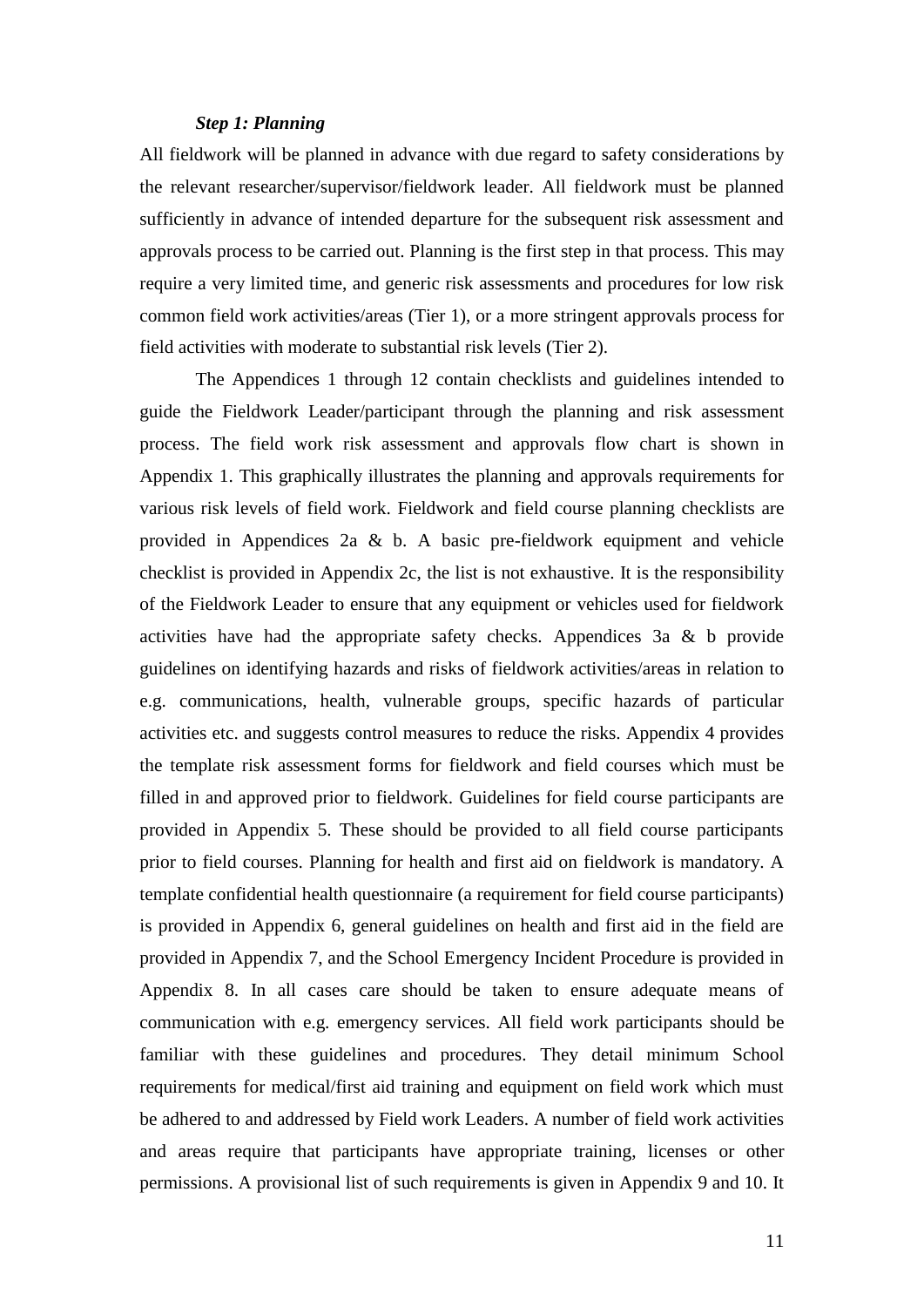should be consulted in fieldwork planning. The list is not exhaustive. Consent forms for both field course participants and field work leaders/individuals are provided in Appendix 11a and b. An additional checklist, in relation to accommodation for field courses, is provided in Appendix 12.

Areas and/or activities and/or participants which may pose difficulties / increased or unusual risks may need to be considered separately and will require more rigorous planning. Contingency planning and threat analysis may be required for such areas/activities. These should be addressed on a case by case basis, relevant concerns highlighted in the planning stage and risk assessment procedure, and contingencies included in the hazard and control section of the Risk Assessment form.

#### *Step 2: Hazard Identification and Risk Profiling*

A hazard identification and risk profiling chart is provided in Appendix 3. This details a number of general hazards associated with all types of field work in all habitats/environments, and a number of site/activity/habitat specific hazards which may be encountered. The list is not exhaustive. The chart details numerous control measures to reduce Risk levels to as low as possible. This chart should be consulted when planning field work and filling in the risk assessment forms.

#### *Step 3: Risk Assessment and Approvals*

A Risk Assessment form must be filled out for all field activities, for both individual and group postgraduate/staff research and undergraduate and postgraduate field course activities. Templates are provided in Appendix 4. The Approvals process is divided into two tiers to facilitate ease of the approvals process. Tier 1 will fast track approvals of Low risk activities. Tier 1 requires completion of a risk assessment form, in which the researcher/field work leader(s) describes the general nature and value of the proposed activities, proposed itinerary, identifies the main hazards and characterises the potential risk level. Field work proposals reaching only a low level of risk will be exempted from a further approvals process. Tier 2 will involve a more stringent approvals process for field activities with moderate to substantial risk levels. Field work proposals with moderate and above risk levels will be submitted to the Safety Committee by the fieldwork leader/supervisor. Proposals with moderate risk levels will be assessed by a single member of the committee. Proposals with high to substantial risk levels will be assessed by at least three members. In either case